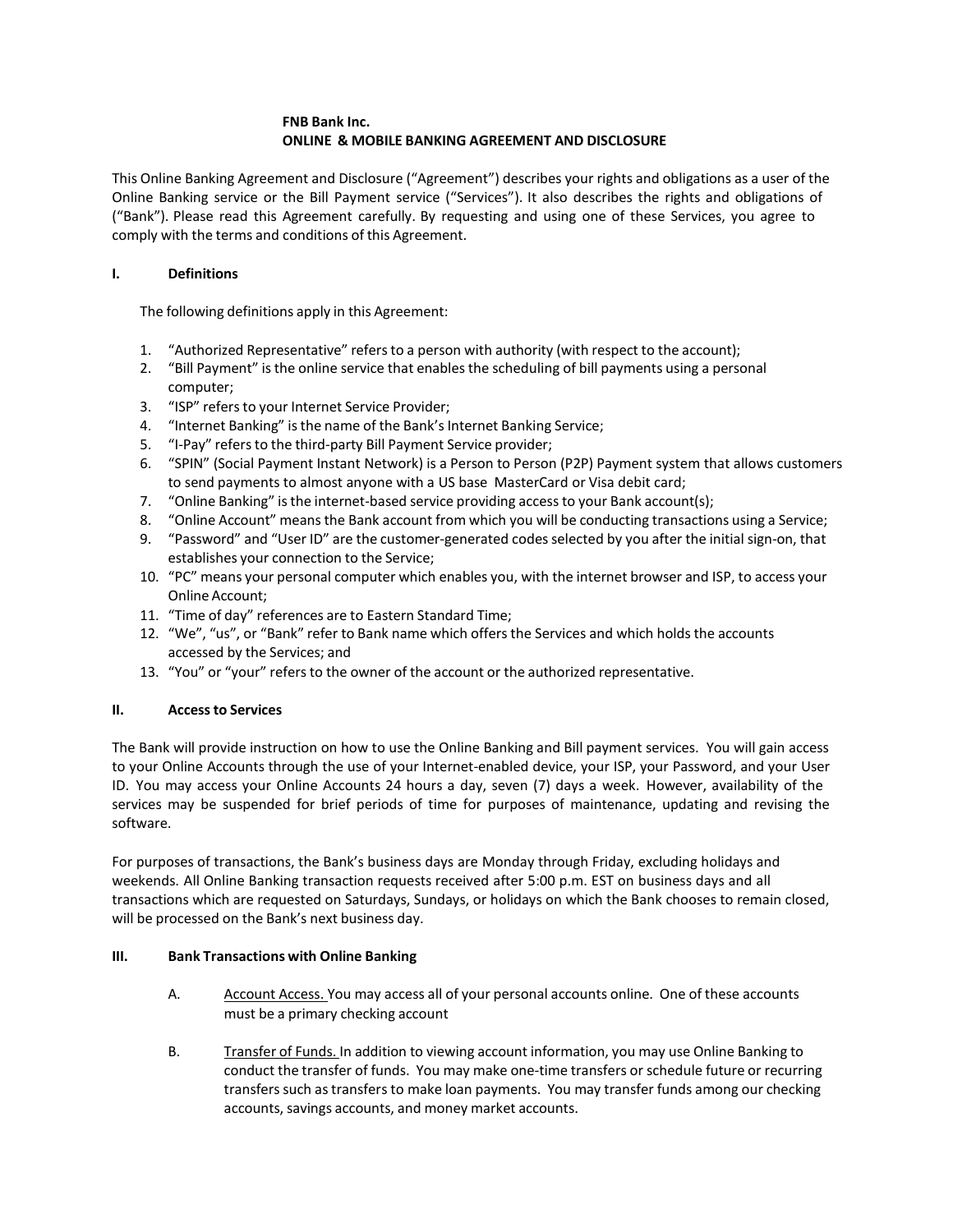Note: Because regulations require the Bank to limit preauthorized transfers (including Online Banking transfers), the following limitations apply:

• *Savings Account* – You can make no more than six (6) withdrawal transfers per **MONTH**

by preauthorized or automatic transfer or by telephone or Online Banking.

• *Money Market and Premier Money Market Account* – You can make no more than six (6) transfers per **MONTH** by preauthorized or automatic transfer or by telephone or Online Banking.

*Please note:* If there are not sufficient funds in the account, we cannot complete the transfer. However, future recurring transfers will be not impacted.

There is no limit on the number of transactions you may make in the following manner: (a) transfersto any loan account with the bank; or (b) transfersto another bank account of yours or withdrawals when such transfer or withdrawal isinitiated in person, by mail, or at an ATM.

- C. External Transfers. External accounts are for accounts of FNB customers at other financial institutions. These accounts are established for the sole purpose of customers being able to move funds to and from their own accounts at other institutions. Micro deposits will be utilized to assist in the accuracy of account numbers during the approval process.
- D. Person 2 Person (P2P). SPIN utilizes the MasterCard and Visa debit card processing channels and offers almost instant transfer of funds. FNB customers can setup a payee by sending an email or text message to the payee and have them finish the setup process by entering their card information. Alternatively, the FNB customer can input the payees debit card information if they have access to this information. If not, the payee's card number is kept confidential when they upload it to online banking to finish the payee setup process.
- E. Additional Services. New services may be introduced for Online Banking from time to time. The Bank will notify you of the existence of these new services. By using these services when they become available, you agree to be bound by the rules that will be made available to you concerning these services.

### **IV. Bill Pay Transactions**

### **Instructionsfor Setting up Payees & Payments:**

**Payees:** If you want to add a new "Payee," first select the "Payee" tab located in the bill pay or speak to a service representative.

• The Financial Institution reserves the right to refuse the designation of a "Payee" for any reason.

**Payments:** You may add a new payment to a "Payee" by accessing the service and entering the appropriate information. Most other additions, deletions, or changes can be made in writing or by using the service.

- You may pay any "Payee" with-in the United States(including U.S. territories and APO's/AEO's).
- The Financial Institution is not responsible for payments that cannot be made due to incomplete, incorrect, or outdated information.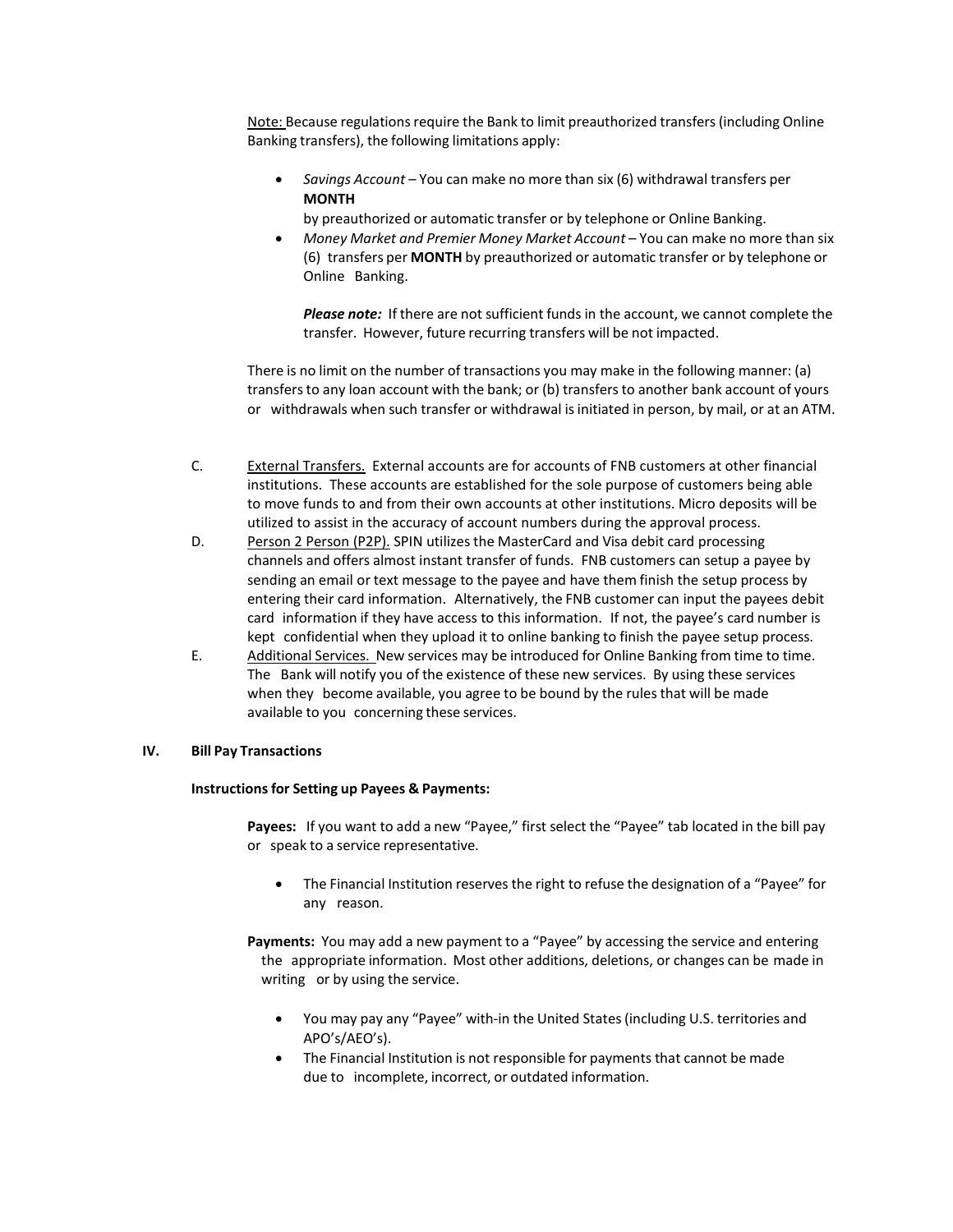#### **The Bill Paying Process:**

**Single Payments –** A single payment will be processed on the business day (generally Monday through Friday, except certain holidays) that you designate asthe payment's processing date, provided the payment is submitted prior to the daily cut-off time on that date. The daily cut-off time, which is controlled by the Bank, is currently 4:00 p.m. EST.

A single payment submitted after the cut-off time on the designated process date will be processed on the next business day. If you designate a non-business date (generally weekends and certain holidays) as the payment's processing date, the payment will be processed on the first business day following the designated processing date.

**Recurring Payments:** When a recurring payment is processed, it is automatically rescheduled by the system. Based upon your selected frequency settings for the payment, a processing date is calculated for the next occurrence of the payment. If the calculated processing date is a nonbusiness date (generally weekends and certain holidays), it is adjusted based upon the following rules:

- If the recurring payment's "Pay Before" option isselected, the processing date for the new occurrence of the payment is adjusted to the first business date prior to the calculated processing date.
- If the recurring payment's "Pay After" option is selected, the processing date for the new occurrence of the payment is adjusted to the first business date after the calculated processing date.

Note: If your frequency settings for the recurring payment specify the 29th, 30th, or 31st as a particular day of the month for processing and that day does not exist in the month of the calculated processing date, then the last calendar day of that month is used asthe calculated processing date.

**Single and Recurring Payments:** The system will calculate the *Estimated Arrival Date* of your payment. This is only an estimate, so please allow ample time for your payments to reach your "Payees".

**Cancelling a Payment:** A bill payment can be changed or cancelled any time prior to the cutoff time on the scheduled processing date.

#### **Liability:**

- o You are solely responsible for controlling the safekeeping of and accessto your Personal Identification Number(PIN).
- o If you want to terminate another person's authority to use the Bill Pay service, you must notify the Bank and arrange to change your PIN.
- $\circ$  You will be responsible for any bill payment request you make that contains an error or is a duplicate of another bill payment.
- o The Bank is not responsible for a bill payment that is not made if you did not properly follow the instructions for making a bill payment.
- $\circ$  The Bank is not liable for any failure to make a bill payment if you fail to promptly notify the Bank after you learn that you have not received credit from a "Payee" for a bill payment.
- o The Bank is not responsible for your acts or omissions or those of any other person, including, without limitation, any transmission or communications facility, and no such party shall be deemed to be the Bank's agent.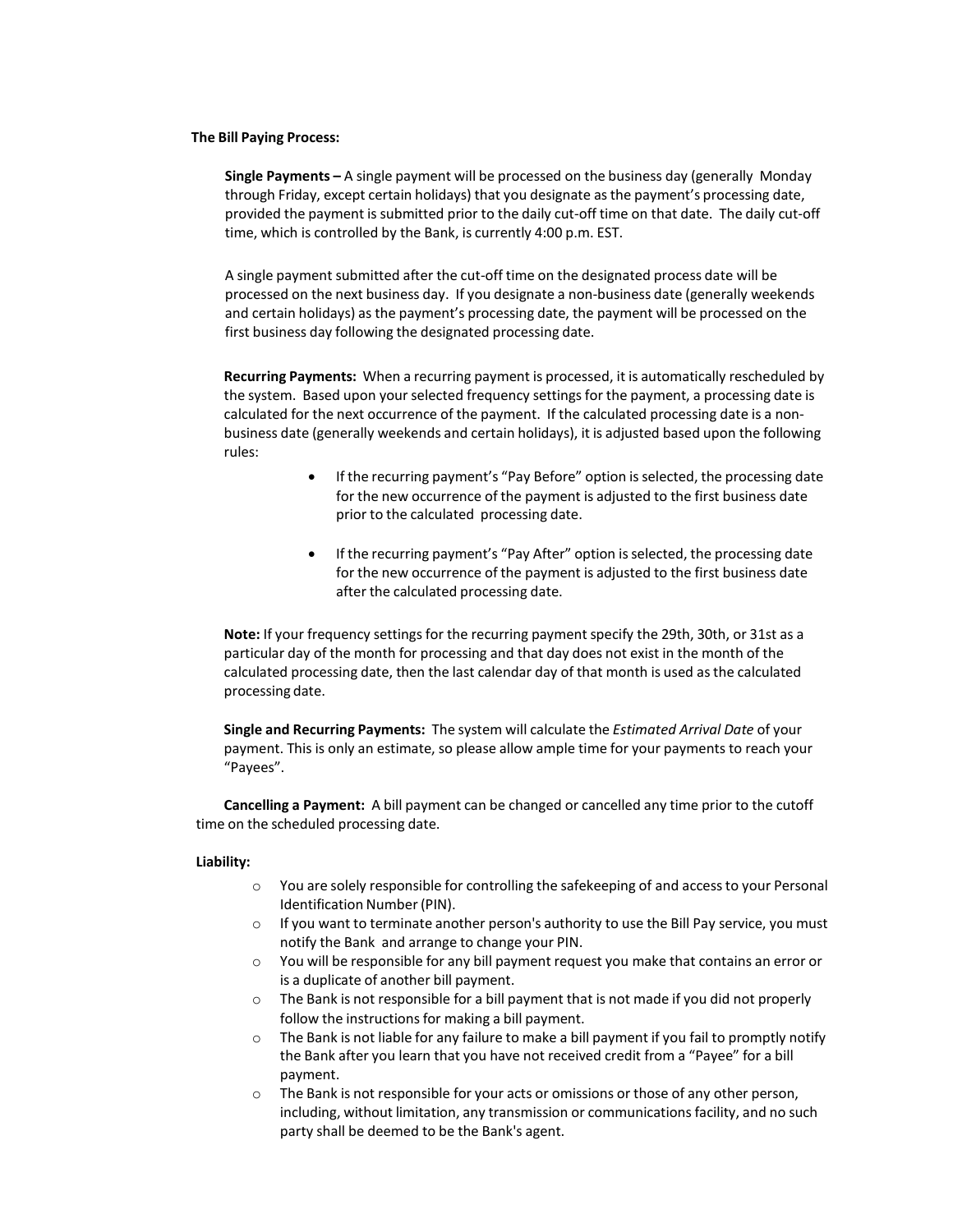**Amendment:** The Bank hasthe right to change this agreement at any time by notice mailed to you at the last address shown for the account on the Bank'srecords, by posting notice in branches of the Bank, or as otherwise permitted by law.

### **Termination:**

- o The Bank has the right to terminate this agreement at any time.
- o You may terminate this agreement by written notice to the Bank.
- $\circ$  The Bank is not responsible for any fixed payment made before the Bank has a reasonable opportunity to act on your termination notice.
- o You remain obligated for any payments made by the Bank on your behalf.
- **V. Schedule of Fees:** The Bank offers the benefits and convenience of Online Banking and Bill Pay to you free of charge; however fees are subject to change at any time.

Please review the Statement of Fees provided for your account for any additional account fees applicable to your account.

- **VI. Statements:** You will continue to receive your regular account statement by mail unless you choose to receive on-line statements.
- **VII. Use of Your Security Password:** You are responsible for keeping your password and Online Account information confidential. In order to protect yourself against fraud, you should adhere to the following guidelines:
	- Do not give out your account information, Password, or User ID;
	- Do not leave your PC unattended while you are in the Bank's Online Site;
	- Never leave your account information within range of others; and
	- Do not send privileged account information (account number, Password, etc.) in any public or general e-mail system.
	- Always remember to log out of your account when finished.
	- The bank may require minimum password characteristics(length, symbols, etc.) and periodic password changes to enhance security of this service.

If you believe your password has been lost or stolen, or if you suspect any fraudulent activity on your account, call the Bank immediately at (304) 822-8700 between the hours of 8:00 a.m. and 5:00 p.m. EST., Monday through Friday. Telephoning the bank is the best way of minimizing your losses and liability. (See Section XII)

If you believe your Password has been lost or stolen, please use the Password change feature within the Online Banking section of the Web site to change your password or you may call the bank at (304) 822-8700 to have your password reset.

- **VIII. Electronic Mail (E-mail):** If you send the Bank an e-mail message, the Bank will be deemed to have received it on the following business day. You should not rely on e-mail if you need to report an unauthorized transaction from one of your accounts or if you need to stop a payment that is scheduled to occur.
	- NOTE: E-mail transmissions outside of the Online Banking site are not secure. We advise you not to send us or ask for sensitive information such as account numbers, Password, account information, etc. via any general or public e-mail system. If you wish to contact us electronically, please use the e-mail link provided on our Online Banking site. Use this secure form to e-mail the Bank regarding inquiries about an electronic funds transfer error resolution, reporting unauthorized transactions, or contacting the Bank regarding other concerns of a confidential nature.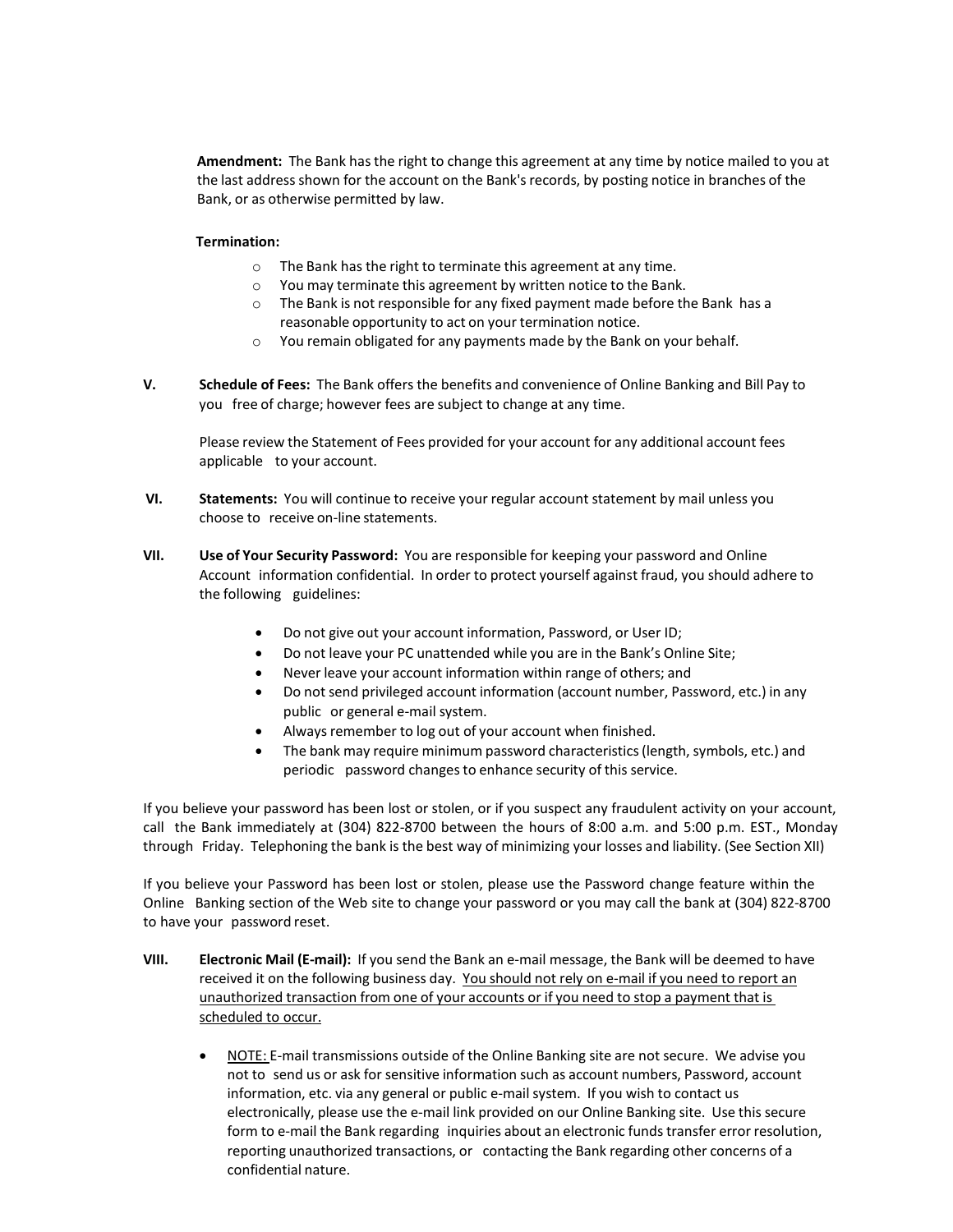- **IX. Linked Accounts:** All accounts with the Bank that you enroll in a service will be linked by the tax identification numbers of the persons authorized to access the account. The linked accounts will appear together without regard to the ownership of the accounts. For example, if an authorized user of a linked account accesses the Service, that authorized user will be able to view and access at a single time the following accounts:
	- the accounts of the business for which that person is an authorized user;
	- the accounts of any other business for which that person is an authorized user; and
	- Any consumer accounts for which the person is a co-owner or authorized signer.
- **X. Business Accounts:** If you are a business, any authorized user of your business is authorized on such terms, conditions, and agreements as we may require to:
	- enter into this Agreement, as amended from time;
	- access each account of yours in any manner and for any purpose available through the Service, whether now available or available at some time in the future; and
	- Use any Online banking service in any manner and for any purpose available through the Service, whether now available or available at some time in the future.

**Cash Management Services:** Business customers requesting access to Cash Management (ACH processing and Wire Transfers) will be granted on a per customer basis based on banking history with FNB Bank. Such services will including the following requirements.

- Established ACH agreement will be in place before ACH services are turned on. Requirements, Limits and transaction cut off times will be established at the time of setup.
- Wire transfer service will be granted on a per customer basis, and limits will be established at the time of setup.
- Sub-user access is at the sole discretion of the business and as such will be established by the owner of the online banking account.

### **XI. Term and Termination**

- A. Term. This Agreement will become effective on the Effective Date and shall remain in full force and effect until termination in accordance with the following provisions.
- B. Termination for Cause. We may immediately terminate your electronic banking privileges (including Bill Pay) without notice to you under the following circumstances:
	- 1. You do not pay any fee required by this Agreement when due or
	- 2. You do not comply with the agreement governing your deposit or loan accounts or your accounts are not maintained in good standing.

We will promptly notify you if we terminate this Agreement or your use of the Services for any other reason.

- C. Termination for Convenience. To terminate this Agreement, you must notify the Bank and provide your name, address, the Service(s) you are discontinuing, and the termination date of the Service(s). When Bill Pay isterminated, any prescheduled bill payments made through Online Banking will also be terminated. You may notify the Bank by one of the following methods:
	- By sending an e-mail to [Fintech@fnbtoday.com](mailto:Fintech@fnbtoday.com)
	- By calling (304) 822-8700
	- By writing a letter and either sending it to the following address: Attention: Online Banking, FNB Bank Inc, P.O. Box 1037 Romney, West Virginia or by giving it to a Customer Service Representative at either of the bank's locations.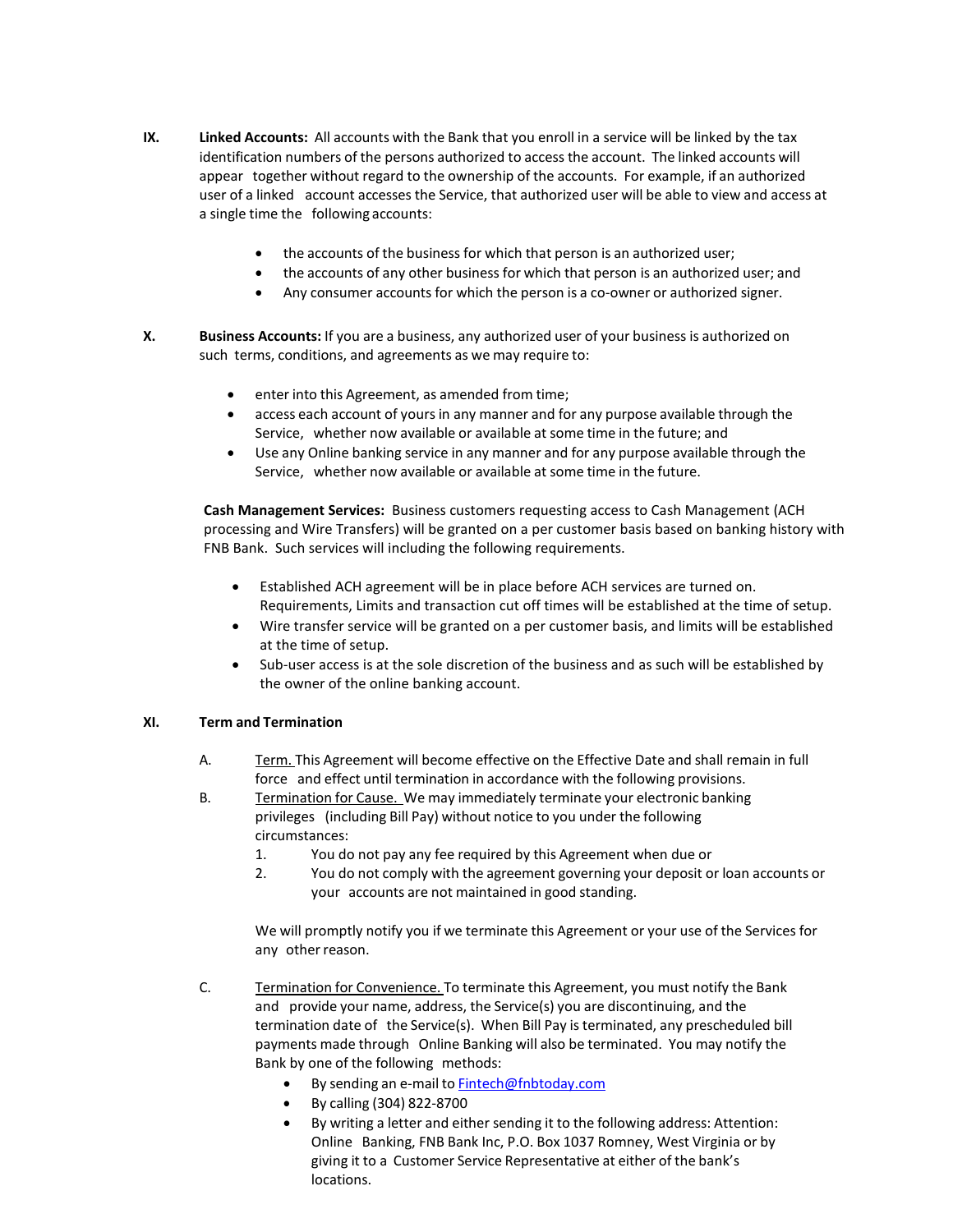We may convert your account to inactive status if you do not sign on to the Service or have any transaction scheduled through the Service during any consecutive 90-day period. If your account is considered inactive, you must contact us to have the Service activated before you will be able to schedule any transaction through the Service.

### **XII. Electronic Fund Transfer Provisionsfor Consumers**

- A. Applicability. These provisions are only applicable to online electronic fund transfersthat credit or debit a consumer's checking, savings or other asset account and are subject to the Federal Reserve Board's Regulation E (an"EFT"). When applicable, the Bank may rely on any exceptions to these provisions that are contained in Regulation E. All terms that are not defined in this Agreement but which are defined in Regulation E shall have the same meaning when used in this section.
- B. You're Liability. The following determines your liability for any unauthorized EFT or any series of related unauthorized EFTs:
	- 1. If you notify the Bank within two (2) business days after your password was lost or stolen, your liability will not exceed \$50.00 or the amount of the unauthorized EFTs that occur before notification, whichever is less.
	- 2. If you fail to notify the Bank within two (2) business days after your password was lost or stolen, your liability will not exceed the lesser of \$500.00 or the total of :
		- \$50.00 or the amount of unauthorized EFTs that occur within the two (2) business days; and
		- the total of authorized EFTs which occur during the two (2) days before notification to the Bank, provided the Bank establishes that these EFTs would not have occurred had the Bank been notified within that two-day period.
	- 3. You must report an unauthorized EFT that appears on your periodic statement, no later than 60 days of transmittal of the statement to avoid liability for subsequent transfers. Your liability will not exceed the amount of the unauthorized EFTsthat occurred with the 60-day period. You may also be liable for the amounts as described in sections 1 and 2 above.
	- 4. If the report is made orally, we require that you send the complaint or question in writing within 20 business days via regular mail. We will notify you with the results of the investigation within 10 business days and will correct any error promptly. If more time is needed, however, we may take up to 45 days to investigate a complaint or question. If this occurs, we will credit your account within 10 business days for the amount you think is in error. This will allow you to use the money during the time it takes us to complete our investigation. If your complaint or question is not received in writing within 10 business days, we may not credit your account until the investigation is completed. If an alleged error involves an electronic fund transfer outside a state or territory or possession of the United States, the applicable time periods for action by us are 20 business days (instead of 10) and 90 calendar days (instead of 45). If we determine that no error occurred, we will send you a written explanation within three business days after the investigation is complete. You may request copies of the documents that were used in the investigation.
	- 5. You may notify the Bank by telephone, writing, or by e-mail using the e-mail link provided on our Online Banking site. Notification by general e-mail to report an unauthorized transaction is not secure and therefore not advised.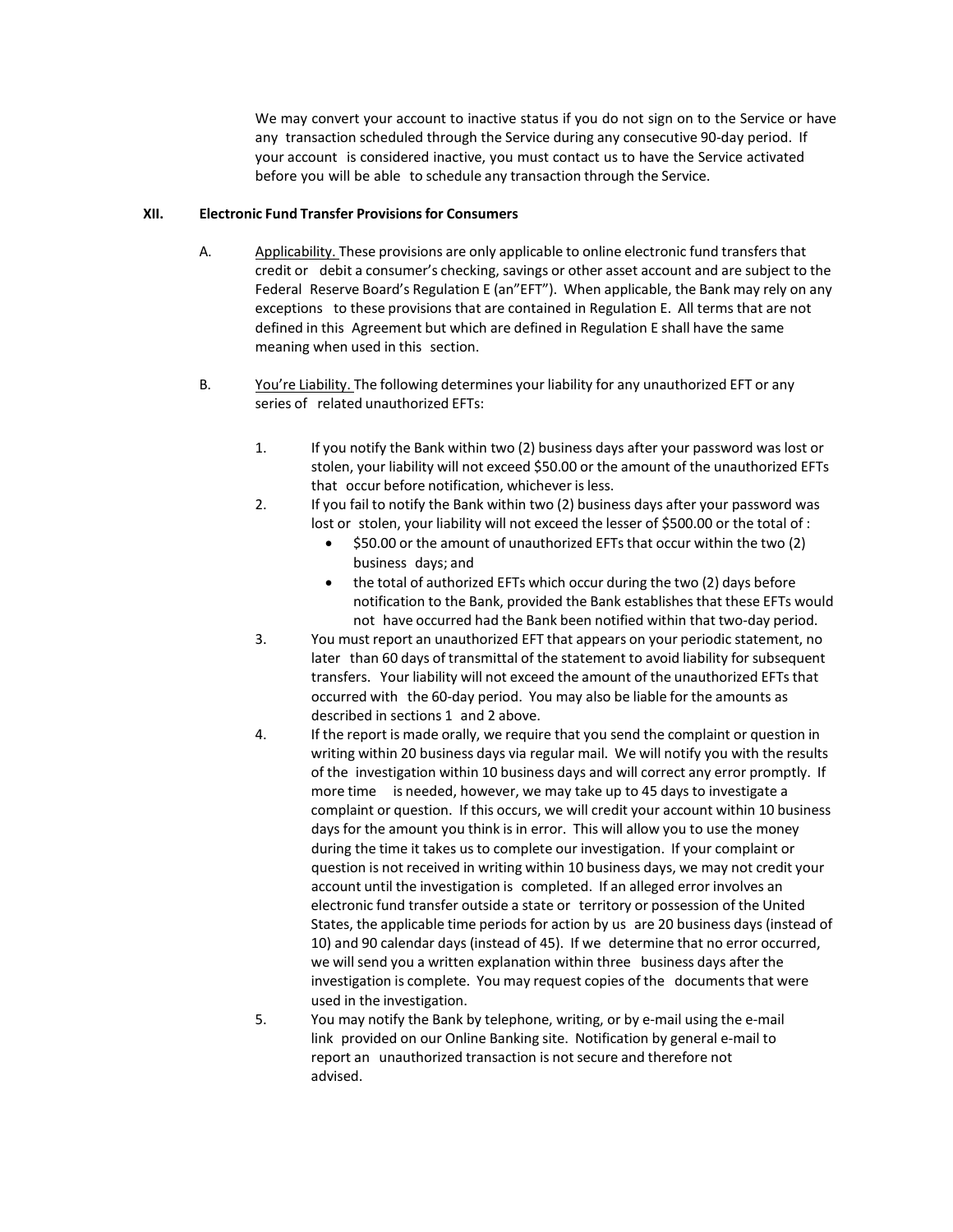C. Telephone Numbers and Addresses. In case of errors or questions regarding an Online Banking or Bill Payment transaction, call (304) 822-8700 or write us at: FNB Bank Inc. Attn: FinTech P.O. Box 1037 Romney, West Virginia 26757.

We must hear from you at the telephone number or address, listed above, no later than 60 days after we sent you the FIRST statement on which the problem or error appeared. We will need:

- 1. Your name and account number
- 2. A description of the error or the transfer in question and an explanation concerning why you believe it is an error or need more information
- 3. The dollar amount of the suspected error and date on which it occurred.

### **XIII. Liability**

A. Our Liability. Thissection explains our liability to you only to the extent that any other agreements, notices or disclosures have not separately disclosed our liability. In no event shall we be liable to you for failure to provide access to your Online Banking or Bill Payment services accounts. Unless otherwise required by applicable law, we are only responsible for performing the Online Banking and Bill Payment services as delineated in this Agreement. We will be liable for the amount of any material losses or damages incurred by you and resulting directly from our gross negligence.

We will not be liable to you in the following instances:

- 1. If through no fault of the Bank, you do not have enough money in your account to make the transfer.
- 2. If circumstances beyond our control (such as fire, flood, power outage, equipment or technical failure or breakdown) prevents the transfer despite reasonable precautions that we have taken.
- 3. If there is a hold on your account, or if access to your account is blocked, in accordance with banking policy.
- 4. If your funds are subject to a legal proceeding or other encumbrance restricting the transfer.
- 5. If your transfer authorization terminates by operation of law.
- 6. If you believe someone has accessed your accounts without your permission and you fail to notify the Bank immediately.
- 7. If you have not properly followed the instructions on how to make a transfer included in this Agreement.
- 8. If we have received incomplete or inaccurate information from you or a third party involving the account or transfer.
- 9. If we have a reasonable basis for believing that unauthorized use of your Password or account has occurred or may be occurring or if you default under this Agreement, the deposit account agreement, a credit agreement or any other agreement with us, or if we or you terminate this Agreement.

IN NO EVENT SHALL WE HAVE ANY LIABILITY TO YOU OR ANY THIRD PARTY FOR ANY INDIRECT, SPECIAL OR CONSEQUENTIAL DAMAGES RESULTING FROM OR ARISING OUT OF THIS AGREEMENT.

B. Indemnification. You agree to indemnify, defend and hold us, our affiliate companies, directors, officers, employees and agents harmless against any third party claim, demand, suit, action or other proceeding and any expenses related to an Online Banking or Bill